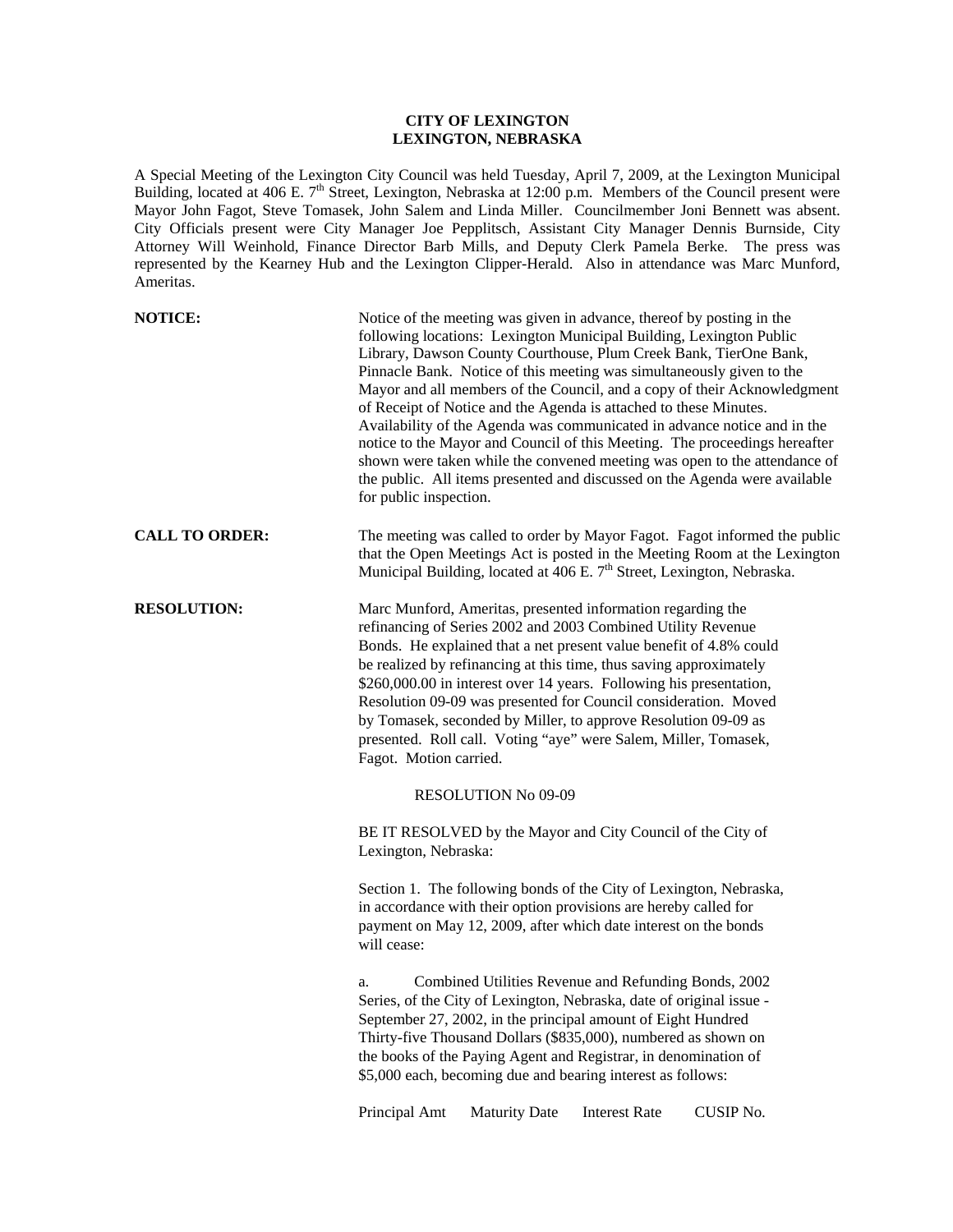| \$80,000 | Sept 15, 2009 | 3.65% | 529449 CK 4 |
|----------|---------------|-------|-------------|
| 80,000   | Sept 15, 2010 | 3.90  | 529449 CL 2 |
| 85,000   | Sept 15, 2011 | 4.00  | 529449 CM 0 |
| 90,000   | Sept 15, 2012 | 4.10  | 529449 CN 8 |
| 90,000   | Sept 15, 2013 | 4.25  | 529449 CP 3 |
| 95,000   | Sept 15, 2014 | 4.40  | 529449 CQ 1 |
| 100,000  | Sept 15, 2015 | 4.50  | 529449 CR 9 |
| 105,000  | Sept 15, 2016 | 4.60  | 529449 CS 7 |
| 110,000  | Sept 15, 2017 | 4.70  | 529449 CT 5 |

Said bonds are hereinafter referred to as the "2002 Refunded Bonds."

The 2002 Refunded Bonds are subject to redemption at any time on or after September 15, 2007, at par and accrued interest, and said interest is payable semiannually. The proceeds of the 2002 Refunded Bonds along with City funds on hand were used to 1) call for redemption on September 27, 2002, and pay off \$2,080,000 Combined Utilities Revenue and Refunding Bonds, 1994 Series, Date of Original Issue - March 15, 1994, proceeds of which were used to refund 1991 Series B Bonds of the City; 2) call for redemption on September 27, 2002, and pay off \$1,580,000 Combined Utilities Revenue and Refunding Bonds, 1997 Series A, Date of Original Issue - September 1, 1997, proceeds of which were used to refund Combined Utilities Revenue Bond Anticipation Notes, Date of Original Issue - April 15, 1995, and the City's Junior Lien Combined Utilities Revenue Bond, Series 1996; 3) pay costs of two new water wells and related transmission water mains, 4) make a deposit into the Bond Reserve Account with respect to the 2002 Refunded Bonds; and 5) pay the costs of issuance of the 2002 Refunded Bonds.

b. Combined Utilities Revenue Bonds, 2003 Series, of the City of Lexington, Nebraska, date of original issue - December 16, 2003, in the principal amount of Three Million Five Hundred Seventy Thousand Dollars (\$3,570,000), numbered as shown on the books of the Paying Agent and Registrar, in denomination of \$5,000 each, becoming due and bearing interest as follows:

| Principal Amt | <b>Maturity Date</b> | <b>Interest Rate</b> | CUSIP No.   |
|---------------|----------------------|----------------------|-------------|
| \$180,000     | Dec 15, 2009         | 3.10%                | 529449 CZ 1 |
| 185,000       | Dec 15, 2010         | 3.40                 | 529449 DA 5 |
| 190,000       | Dec 15, 2011         | 3.70                 | 529449 DB 3 |
| 195,000       | Dec 15, 2012         | 3.95                 | 529449 DC 1 |
| 205,000       | Dec 15, 2013         | 4.10                 | 529449 DD 9 |
| 215,000       | Dec 15, 2014         | 4.20                 | 529449 DE 7 |
| 220,000       | Dec 15, 2015         | 4.30                 | 529449 DF 4 |
| 230,000       | Dec 15, 2016         | 4.40                 | 529449 DG 2 |
| 240,000       | Dec 15, 2017         | 4.50                 | 529449 DH 0 |
| 255,000       | Dec 15, 2018         | 4.60                 | 529449 DJ 6 |
| 265,000       | Dec15, 2019          | 4.70                 | 529449 DK 3 |
| 275,000       | Dec 15, 2020         | 4.80                 | 529449 DL 1 |
| 290,000       | Dec15, 2021          | 4.85                 | 529449 DM 9 |
| 305,000       | Dec 15, 2022         | 4.95                 | 529449 DN 7 |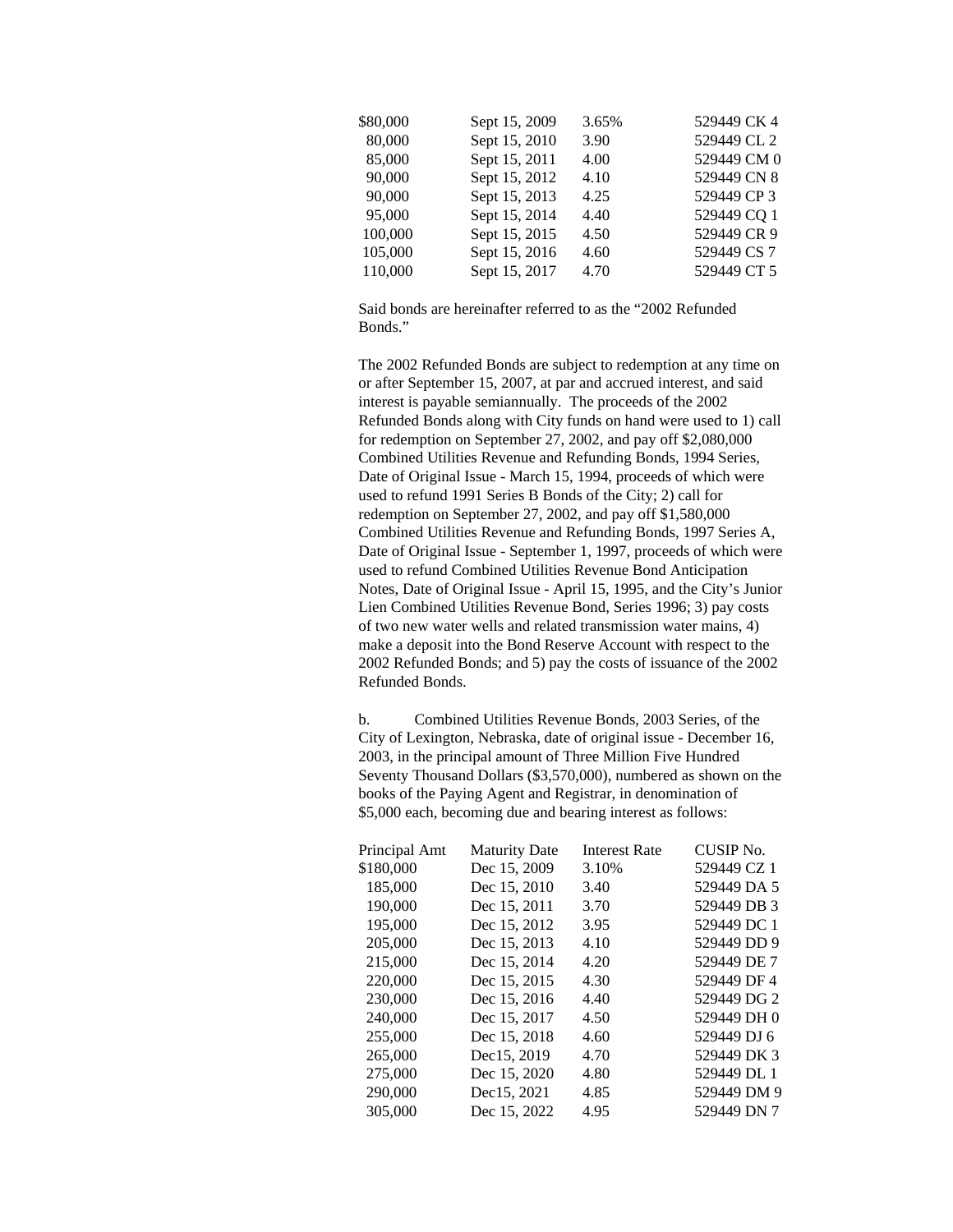320,000 Dec 15, 2023 5.00 529449 DP 2

Said bonds are hereinafter referred to as the "2003 Refunded Bonds."

The 2003 Refunded Bonds are subject to redemption at any time on or after December 15, 2008, at par and accrued interest, and said interest is payable semiannually. The proceeds of the 2003 Refunded Bonds were used to 1) pay costs of extending, enlarging, and improving the City's sewage disposal plant and sanitary sewer system and the electric distribution system; 2) make a deposit into the Bond Reserve Account with respect to the 2003 Refunded Bonds; and 3) pay the costs of issuance of the 2003 Refunded Bonds.

Section 2. The 2002 Refunded Bonds and the 2003 Refunded Bonds are to be paid at the office of the Treasurer of the City of Lexington, Lexington, Nebraska, as paying agent and registrar.

Section 3. A true copy of this resolution shall be filed immediately with the Treasurer of the City of Lexington in Lexington, Nebraska, as Paying Agent and Registrar for the 2002 Refunded Bonds and the 2003 Refunded Bonds, and said Paying Agent and Registrar is hereby instructed to mail notice to each registered owner of said bonds not less than thirty days prior to the date fixed for redemption, all in accordance with the ordinances authorizing said bonds.

Joe Pepplitsch, City Clerk John Fagot, Mayor

**ORDINANCE:** An ordinance entitled "AN ORDINANCE AUTHORIZING AND PROVIDING FOR THE ISSUANCE OF COMBINED UTILITIES REVENUE REFUNDING BONDS, 2009 SERIES, OF THE CITY OF LEXINGTON, NEBRASKA, IN THE AGGREGATE PRINCIPAL AMOUNT OF FOUR MILLION THREE HUNDRED SIXTY-FIVE THOUSAND DOLLARS (\$4,365,000) FOR THE PURPOSE OF PROVIDING FOR THE PAYMENT AND REDEMPTION OF THE CITY'S OUTSTANDING COMBINED UTILITIES REVENUE AND REFUNDING BONDS, 2002 SERIES, AND COMBINED UTILITIES REVENUE BONDS, 2003 SERIES; DIRECTING THE APPLICATION OF THE PROCEEDS OF SAID BONDS; PRESCRIBING THE FORM, TERMS AND DETAILS OF SAID BONDS; PLEDGING AND HYPOTHECATING THE REVENUE AND EARNINGS OF THE SEWER, WATER AND ELECTRIC SYSTEMS OWNED BY THE CITY FOR THE PAYMENT OF SAID BONDS AND INTEREST THEREON; ESTABLISHING THE TERMS UPON WHICH ADDITIONAL BONDS OF EQUAL LIEN UPON REVENUES MAY BE ISSUED; ENTERING INTO A CONTRACT ON BEHALF OF THE CITY WITH THE OWNERS OF SAID BONDS; SELLING THE BONDS AND AUTHORIZING THE DELIVERY OF THE BONDS TO THE PURCHASER; AND PROVIDING FOR PUBLICATION OF THIS ORDINANCE IN PAMPHLET FORM" was read by title. Moved by Tomasek, seconded by Salem, to suspend the rules regarding reading of an ordinance on three separate occasions. Roll call. Voting "aye" were Miller, Salem, Tomasek, Fagot. Motion carried.